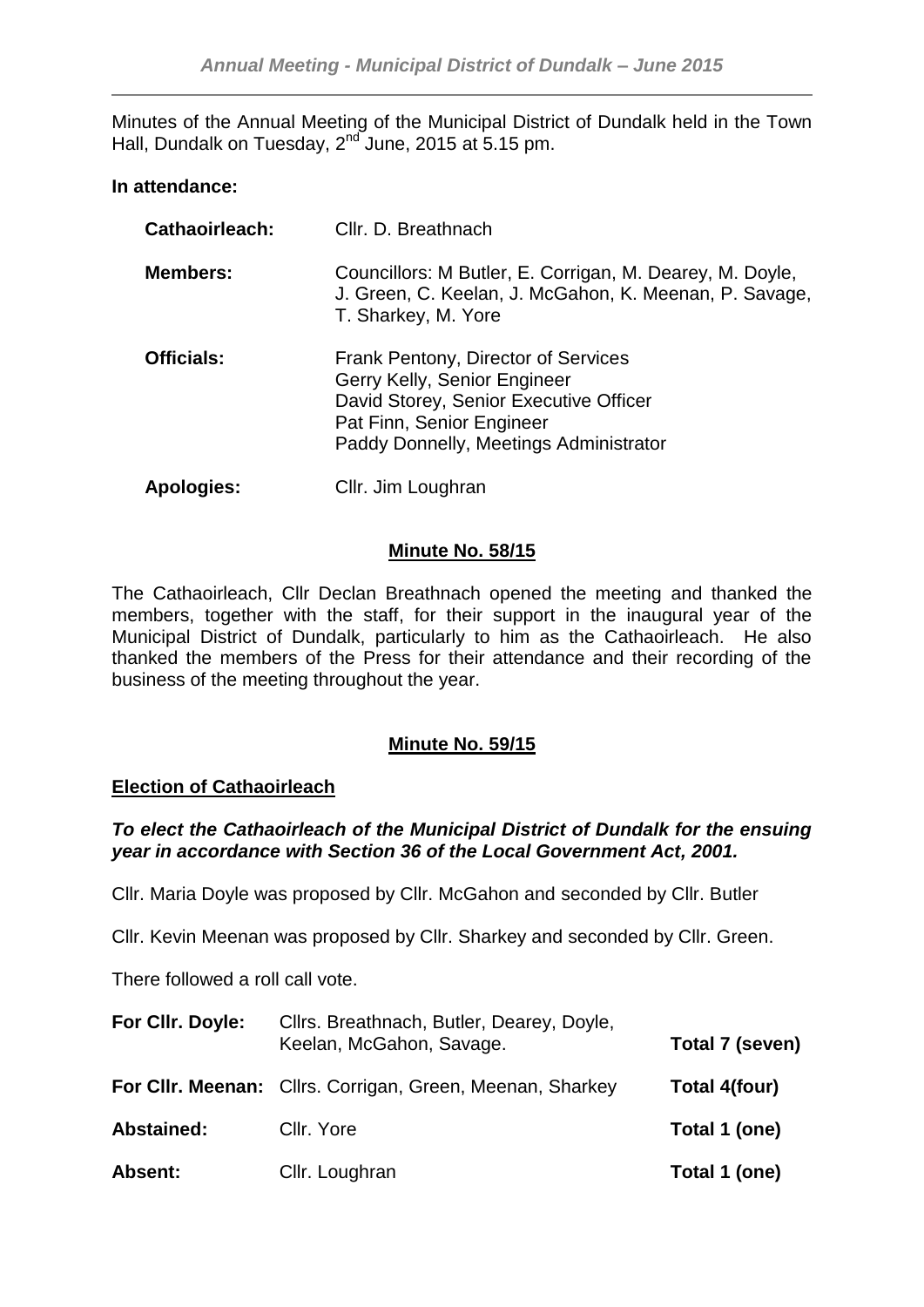Cllr. Maria Doyle was deemed to be elected as Cathaoirleach for the ensuing year.

# **Minute No. 60/15**

Cllr Mark Dearey paid tribute to the outgoing Cathaoirleach, Cllr. Breathnach, in what was a difficult year with the new structure and new legislation. Cllr. Dearey remarked on Cllr. Breathnach's contribution to the whole Municipal District of Dundalk area, including urban and rural areas, which is an important attribute for any Cathaoirleach of a Municipal District. It was noted by Cllr. Dearey that it will always be recorded that Cllr. Breathnach was the first Chair of the Municipal District and he successfully guided through the Twinning with Pikeville which was one of the highlights of the year.

Cllr. McGahon thanked the outgoing Cathaoirleach and congratulated the incoming Cathaoirleach and wished her success in the coming year.

Cllr. Sharkey congratulated Cllr. Doyle and wished her success in the coming year.

Cllr. Meehan wished the Chair every success in the coming year.

Cllr. Doyle thanked her proposer and seconder. She commiserated with Cllr. Meenan, and thanked Cllr. Breathnach for his service.

## **Minute No. 61/15**

### **Election of Leas Cathaoirleach**

*To elect the Leas Cathaoirleach of the Municipal District of Dundalk for the ensuing year in accordance with Section 36 of the Local Government Act, 2001.*

Cllr. Conor Keelan was proposed by Cllr. Breathnach and seconded by Cllr. McGahon.

Cllr. Edel Corrigan was proposed by Cllr. Green and seconded by Cllr. Meenan.

There followed a roll call vote.

| For CIIr. Keelan: | Cllrs. Breathnach, Butler, Dearey, Doyle,<br>Keelan, McGahon, Savage. | Total 7 (seven) |
|-------------------|-----------------------------------------------------------------------|-----------------|
|                   | For Cllr. Corrigan: Cllrs. Corrigan, Green, Meenan, Sharkey           | Total 4 (four)  |
| Abstain:          | Cllr. Yore                                                            | Total 1 (one)   |
| <b>Absent:</b>    | Cllr. Loughran                                                        | Total 1 (one)   |